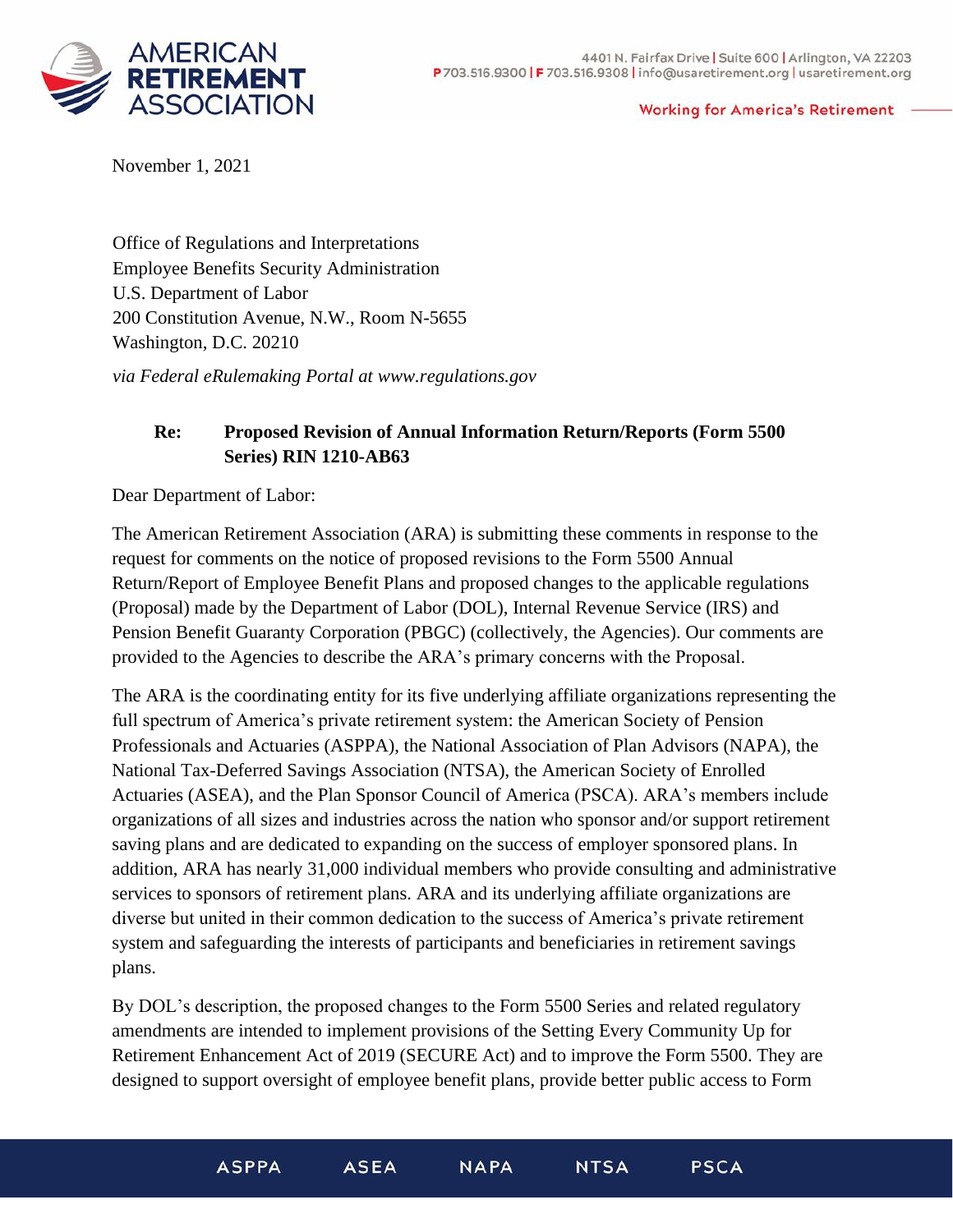5500 data, and "allow interested private sector and other governmental stakeholders to expand their use of Form 5500 data in ways that help plan sponsors, fiduciaries and participants and beneficiaries understand their plans and plan investments better."<sup>1</sup>

The Proposal includes modifications to the Form 5500 Series and applicable regulations to implement the SECURE Act requirement for the development of a consolidated annual report for groups of defined contribution retirement plans.

## **Summary**

ARA makes the following recommendations regarding proposed revisions to the Form 5500 Series:

- Adopt the proposed change to determination of the number of participants for purposes of qualifying for the plan audit waiver;
- With regard to Schedule H revisions:
	- o Eliminate information regarding expense ratios, performance, and other investment features;
	- o Define "hard to value assets;" and
	- o Update Schedule H to reflect transactions that are unique to 403(b) plans, such as plan-to-plan transfers, transfer of assets of a grandfathered orphan account, and transfer from a non-grandfathered orphan account;
- With regard to the Schedule R revisions

**ASPPA** 

- o Revise questions regarding coverage, nondiscrimination testing, and safe harbor status;
- o Eliminate or delay implementation of the question pertaining to the favorable opinion letter date and serial number; and
- o Eliminate or make optional reporting of the plan's trust EIN;
- With respect to the consolidated annual report of Groups of Plans:

**ASEA** 

- o Clarify certain elements necessary to determine when a group of plans is eligible for the consolidated reporting;
- o Eliminate the single trust requirement (requiring only the same trustee, as required by the SECURE Act);

**NAPA** 

**NTSA** 

**PSCA** 

<sup>1</sup> *U.S. Department of Labor Seeks Public Input on Proposed Implementation of SECURE Act Revisions to Form 5500 Employee Benefit Plan Reports,* at https://www.dol.gov/newsroom/releases/ebsa/ebsa20210914.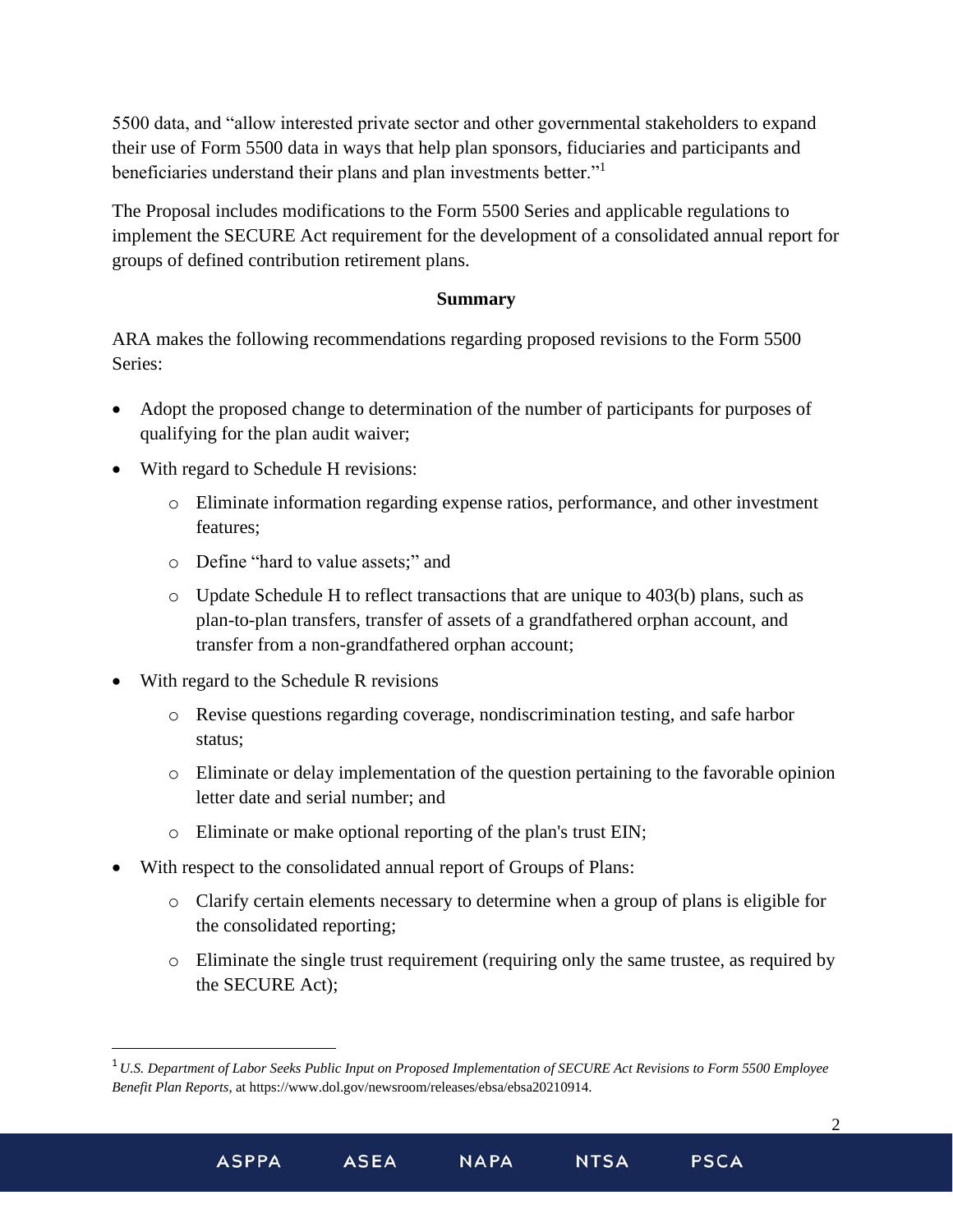- o Provide for consolidated reporting for 403(b) plans, either by modifying the guidance on "same trustee" or exercising discretion to permit consolidated reporting;
- o Eliminate the requirement of a trust-level audit, which is not consistent with the language or intent of the SECURE Act;
- o Provide streamlined ability to answer compliance questions on underlying plans; and
- o Permit a single Form 5558 filing for all plans eligible to participate in a Group of Plans and provide for an electronic filing option;
- Revise instructions to acknowledge and reflect with respect to late deferrals to 403(b) plans that while a corrective contribution must be made, the excise tax does not apply; and
- Delay implementation of all items not required by the SECURE Act for a period of at least 18 months after finalization of the regulations (e.g., plan years beginning in 2024) to permit necessary development of procedures, communication protocols, and systems capable of coordinating the responses required by the new questions.

## **Analysis and Specific Recommendations**

## **I. Change in Participant-Count Methodology for IQPA Audit Waiver**

The Proposal would change the rule for when defined contribution retirement plans can file as "small plans" for simplified reporting options, including waiver of the independent qualified public accountant (IQPA) annual audit. The revised rule would be based on the number of participants with account balances, instead of the current rule based on those eligible to participate even if they have not elected to participate. *ARA strongly supports this change* and commends the Agencies for the Proposal.

ARA agrees with the many commenters who note that IQPA audits are valuable. That value comes at a price, however, and the costs and benefits must be weighed. IQPA audits, even of plans with very few account balances, easily cost \$10,000 or more, depending on the firm, region, plan, etc. Further, in recognition of the DOL's audit quality study, $2$  plan sponsors have been even more inclined to select larger practices that perform a number of plan audits, which often are even more expensive. ARA members report that the cost of audits only continues to rise, and likely will continue in light of the AICPA's new audit standards for plans. This significant cost generally is borne by the plan participants. In a 100-account plan, the cost charged to participants will easily be \$100 or more per year. In plans with fewer accounts, it is even more costly to the participant, and the impact on their retirement outcomes is staggering. Some commenters objecting to this change are the same ones loudly proclaiming the necessity of lowering other plan fees by mere dollars or cents per year. Their duplicity on the fee issue is

<sup>&</sup>lt;sup>2</sup> [https://www.dol.gov/sites/dolgov/files/ebsa/about-ebsa/our-activities/resource-center/publications/assessing-the-quality-of](https://www.dol.gov/sites/dolgov/files/ebsa/about-ebsa/our-activities/resource-center/publications/assessing-the-quality-of-employee-benefit-plan-audits-report.pdf)[employee-benefit-plan-audits-report.pdf](https://www.dol.gov/sites/dolgov/files/ebsa/about-ebsa/our-activities/resource-center/publications/assessing-the-quality-of-employee-benefit-plan-audits-report.pdf)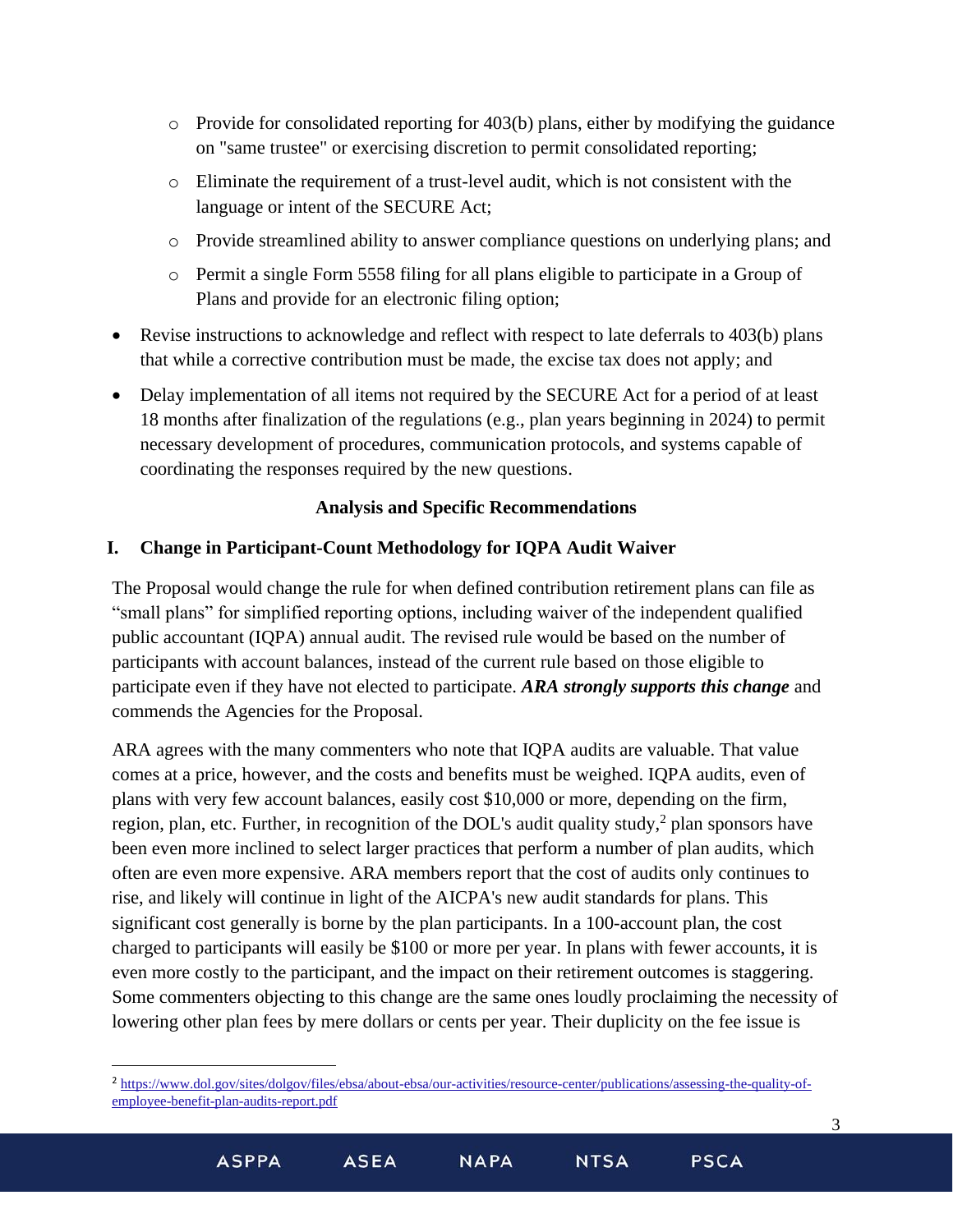patent and they have not justified their objection to the proposal with any suggestion that the value an IQPA audit adds for a participant is worth the significant cost.

Further, several commenters have suggested the DOL should not change the rule because small plans are fraught with compliance errors. ARA disagrees with these commenters. ARA members report that plans of all sizes share the potential for common errors. Small plans are not more prone to errors in general. Sponsors of larger plans may have a dedicated benefits staff, but the plans and payrolls often are more complex, leading to a similar potential for errors. While all plans have the potential for errors, larger plans naturally have the potential for larger and more financially significant errors, hence why large plans are audited; ERISA acknowledged that there was a cost-benefit tradeoff in requiring an IQPA audit. As the expense of audits has increased, we believe the cost-benefit analysis can and must be revisited as the Agencies have done in the Proposal.

Further, ARA believes revisiting the cost-benefit analysis as the Agencies have done in the Proposal is critical at this juncture. With the SECURE Act's changes to eligibility provisions on the immediate horizon, a significant number of plans will become subject to an audit if the method of counting participants for the waiver is not revised. While ARA fervently hopes that many long-term part-time employees newly covered following the SECURE Act changes will participate, it seems likely that many will not. Therefore, these newly eligible employees may trigger the need for an IQPA audit, the cost of which will be borne by significantly fewer than 100 individual participants. The retirement outcomes of these participants should not be negatively impacted by the increased coverage of their part-time colleagues. Again, this reemphasizes why the cost-benefit analysis can and must be revisited as the Agencies have done in the Proposal.

Finally, ARA strongly objects to some commenters assertions that plan sponsors will intentionally not enroll participants in the plan or will avoid automatic enrollment features. ARA is a vocal advocate for increasing the coverage of America's workers and would not support a change that we believed would decrease coverage or discourage enrollment. In our experience, plan sponsors who employ 100 or more individuals design their plans with motivations far more critical to their business than the cost of an audit—generally with a strong focus on increasing participation, improving retirement outcomes, ensuring competitive benefit packages, etc. ARA does not believe the Proposal would decrease coverage or discourage enrollment, and nothing suggests that plan sponsors would intentionally fail to follow the terms of their plans.

Thus, *ARA strongly supports* the proposed change to when defined contribution retirement plans can file as "small plans" for simplified reporting options, commends the Agencies for correctly balancing the costs and benefits of reporting, and agrees that the Proposal will assist in achieving the goal of reducing expenses for small defined contribution retirement plans.

4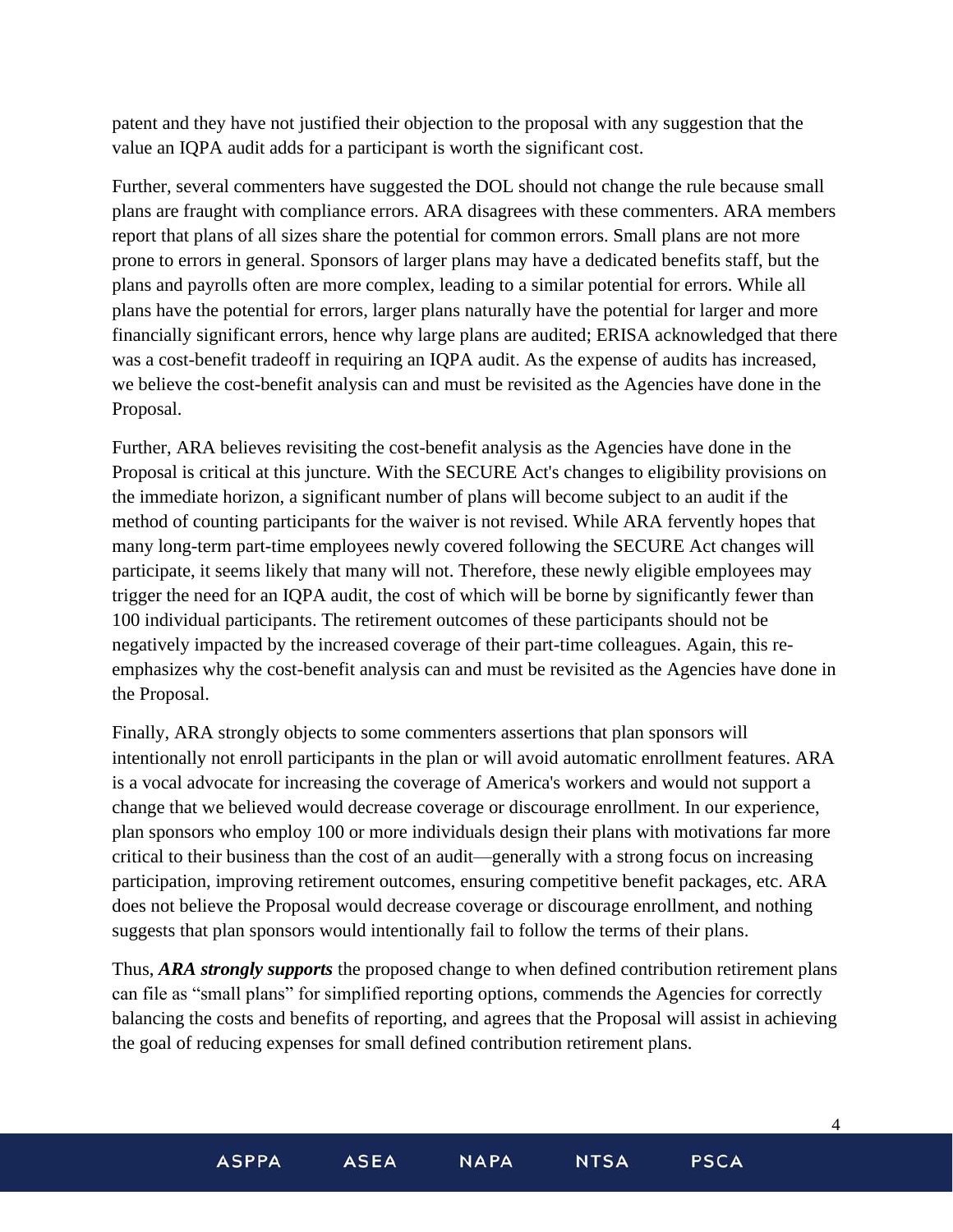## **II. Revisions to Schedule H**

Among other revisions, the Proposal would add new breakout categories to the "Administrative Expenses" lines of the Schedule H, Financial Information. These would include specific lines for: audit fees, bank or trust company fees, actuarial fees, legal fees, valuation fees, salaries, trustee fees and expenses.

While the ARA generally favors transparency, we have several, very significant concerns with having this specific data for the breadth of these expenses be readily publicly available. We appreciate the desire to gather detailed information for enforcement purposes. However, public availability of detailed Schedule H information regarding expense ratios, performance, and other investment features will significantly and unnecessarily heighten the risk of frivolous litigation, which unnecessarily increases the cost of maintaining retirement plans. ARA is not aware of any other instance in which a fiduciary is required to report its fiduciary process to the government in a publicly available filing. This is a dangerous precedent that will dramatically increase the cost of maintaining retirement plans. Further, the cost of responding to and defending these frivolous suits may be borne in part by retirement plan participants, decreasing their retirement savings with no added benefit to them personally. This flies in the face of the Agencies' and the public's interest in decreasing overall fees and costs of retirement plans.

In addition, the time necessary to collect this information would delay many Form 5500s as the information may not be tracked or may not be tracked based on the line-item categorization and would likely require manual intervention until recordkeeping systems can be updated. These data points are more appropriately communicated to participants as part of the ordinary plan disclosure process. The increased cost of modifying systems to report them on the Form 5500 and the certain increase in costs that will come from making them publicly available significantly outweighs any marginal benefit in enforcement. Therefore, *ARA strongly recommends* that information regarding expense ratios, performance, and other investment features be eliminated.

*ARA also recommends* that the instructions be expanded to define "hard to value assets." ARA is concerned that the term is ambiguous and the absence of clear guidelines from the Agencies will create inconsistent reporting of similar assets and create a material risk of plan sponsors unintentionally misrepresenting assets under penalty of perjury.

*ARA also recommends* that Schedule H be updated to reflect transactions that are unique to  $403(b)$  plans, as outlined in our comment letter dated October 31, 2019.<sup>3</sup> For example, the schedule and instructions should designate a place to report plan-to-plan transfers, transfer of assets of a grandfathered orphan account, and transfer from a non-grandfathered orphan account.

**NTSA** 

**PSCA** 

5

<sup>3</sup> ARA comment letter dated October 31, 2019, located at [https://araadvocacy.org/wp](https://araadvocacy.org/wp-content/uploads/2020/03/19.10.31-ARA-Comment-Letter-to-DOL-403b-Form-5500-reporting.pdf)[content/uploads/2020/03/19.10.31-ARA-Comment-Letter-to-DOL-403b-Form-5500-reporting.pdf.](https://araadvocacy.org/wp-content/uploads/2020/03/19.10.31-ARA-Comment-Letter-to-DOL-403b-Form-5500-reporting.pdf)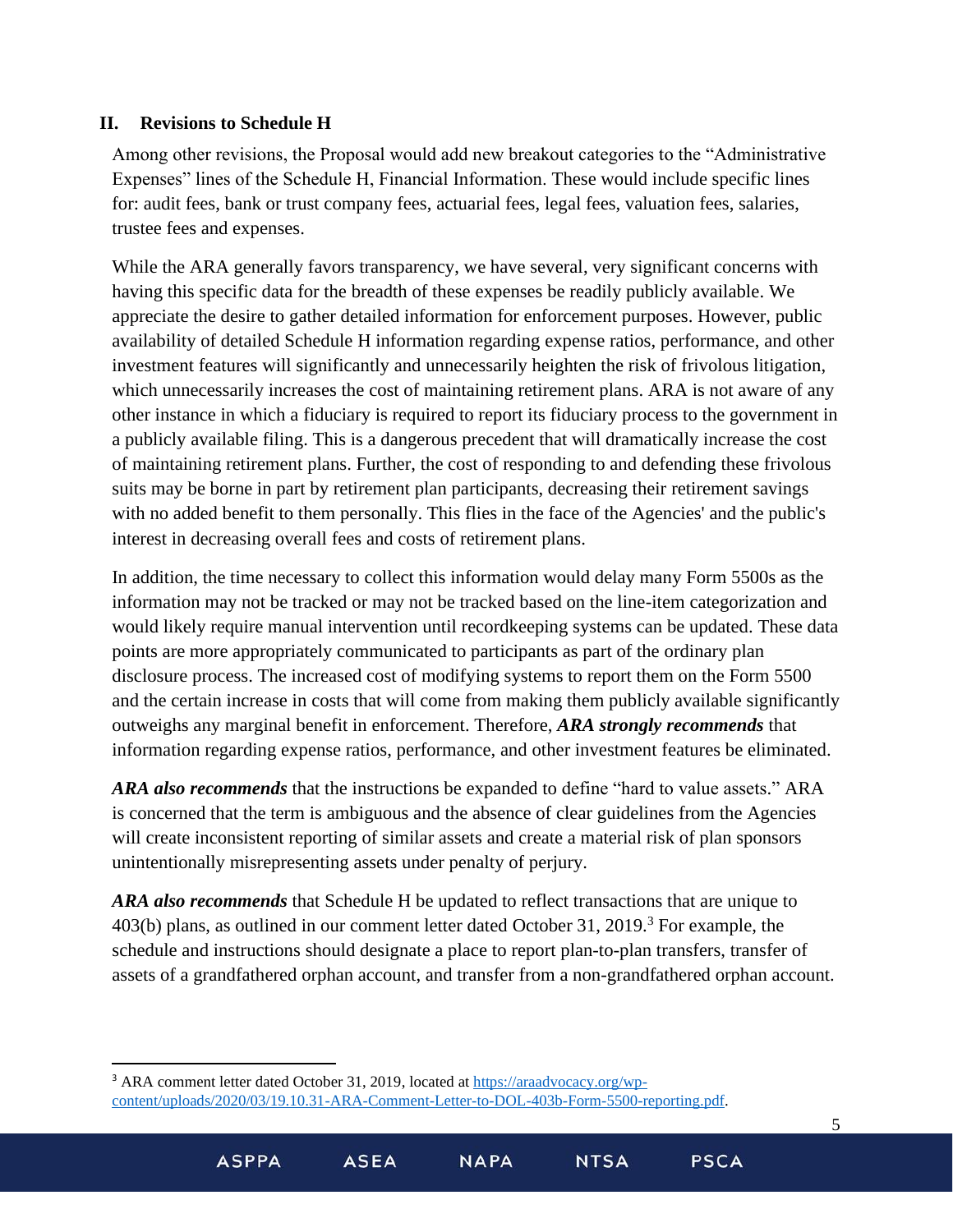#### **III. Revisions to Schedule R**

ARA *recommends* that the Agencies revise the compliance questions related to coverage, nondiscrimination testing, and safe harbor status. The questions are not able to be answered as written. The questions imply that a plan has only a single nondiscrimination test, do not reflect that a plan may comply with a safe harbor for some but not all employees on a disaggregated basis, and do not reflect that different testing elections may apply to different portions of the plan. For example, a plan that allows for immediate eligibility for elective deferrals and statutory eligibility for safe harbor contributions would be safe harbor for statutory employees. However, the plan would be subject to ADP testing for non-statutory employees. The complexity of testing elections is not easily translated to the Form 5500 questions and therefore the instructions will need to be more fully developed to provide the necessary guidance. Therefore, *ARA recommends* the coverage, nondiscrimination testing, and safe harbor-related questions be revised and additional instructions provided.

*ARA recommends* that the question pertaining to the favorable opinion letter date and serial number be eliminated or delayed. This is not information currently maintained in recordkeeping systems. If implemented, this item should be significantly delayed because the system would need to be developed and then the data would have to be collected and entered, sometimes manually. ARA is concerned the cost and burden of implementing this change would significantly exceed the marginal value of this information to the Agencies.

*ARA recommends* that the question regarding the plan's trust EIN be either eliminated or made optional. The trust EINs often are not used as amounts are typically reported under a service provider EIN, the IRS frequently inactivates or cancels plan trust EINs due to inactivity, and certain plans such as 403(b) plans do not have a trust. There also is not a way for plan sponsors to confirm the trust's EIN or whether the IRS has deactivated the EIN. Finally, the plan's trust EIN is not information currently maintained in most recordkeeping systems. Thus, ARA is concerned the cost and burden of implementing this change would significantly exceed the value of this information to the Agencies.

### **IV. Consolidated Annual Report for Groups of Plans**

The ARA believes that key efficiencies would need to be recognized to make consolidated Form 5500s for groups of plans an important tool for increasing retirement plan coverage while reducing costs. These efficiencies include requiring audits of only large plans in the group and no audit required in the case of a group of plans consisting only of small plans; not requiring employers within the group of plans to sign the Form 5500 annually; and reducing the number of interactions an administrator has with EFAST as compared to the filing of separate Forms 5500 with respect to each plan in a group.

The Proposal would establish a new type of direct filing entity called a Defined Contribution Group Reporting Arrangement (DCG) and add a new Schedule DCG (Individual Plan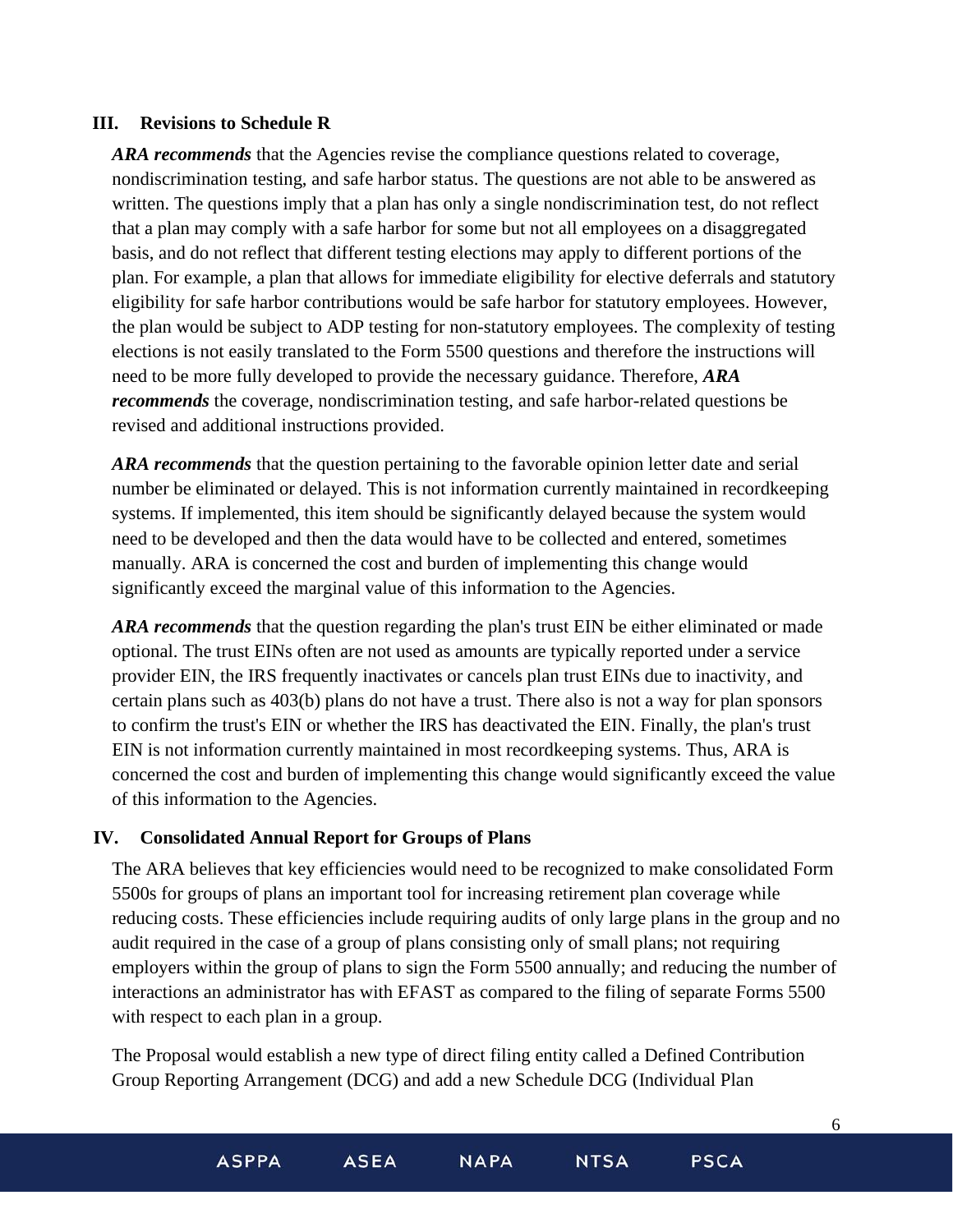Information) that such reporting groups must file, in addition to meeting more generally applicable Form 5500 requirements. The Proposal would increase the filing burden for small plans that may have benefitted from the guidance, contrary to the intent in the SECURE Act (e.g., a plan level financial audit for groups of small plans and the expanded reporting requirements of Schedule DCG compared to Form 5500-SF).

## *Eligibility for DCG Filing*

To be eligible to file as a DCG, plans must meet certain requirements, including having the same trustee, the same one or more named fiduciaries, the same plan administrator, the same plan year, and provide the same investments or investment options for participants and beneficiaries (the DCG Eligibility Requirements). Consistent with the SECURE Act, the Proposed Rules would amend the Form 5500 to require plans to verify that they meet the DCG Eligibility Requirements. However, the meaning of "common investment options" as used in the Proposal is not clear. For example, does the requisite commonality imply that all participants of participating employers in the DCG must have the same fund options under their plan? The *ARA recommends* the agencies clarify the meaning of this term.

#### *Trust Requirement*

The ARA is concerned that the requirement of a single trust may exceed statutory intent and be unnecessary. Small, preapproved plans may have individual trusts or participate in group trusts. The SECURE Act requires only that they name the same trustee in order to participate in a Group of Plans. ARA sees nothing in the Act or Congressional intent that would limit DCGs to only those plans that utilize a group trust arrangement and therefore recommends that this requirement be removed.

*ARA recommends* that the Agencies remove the express limitations on plans that are not subject to the trust requirement filing as DCGs. We acknowledge that section 202 of the SECURE Act requires all plans filing a consolidated Form 5500 as a Group of Plans to have the same trustee as described in ERISA section 403(a). ERISA section 403(a) applies to 403(b) plans, but specifically exempts 403(b) annuities or custodial accounts from needing a trustee. Thus, following the logic, the trustee required by ERISA section 403(a) is the same for all 403(b) plans—none. Second, the broader interpretation is consistent with Congressional intent. There is no evidence of any intent by Congress to exclude section 403(b) plans, which fit perfectly in every other element of section 202 of the SECURE Act from both a technical and policy perspective. Additionally, even if the Agencies do not find this argument persuasive, 403(b) plans might, by design, be permitted to hold annuities and custodial accounts through a trust structure. ARA would also support the Agencies exercising their discretionary authority to provide a consolidated reporting scheme for 403(b) plans. Therefore, *ARA recommends* that the Agencies provide for a consolidated reporting options for 403(b) plans, by expanding the reading of the SECURE Act statute to permit 403(b) Groups of Plans or developing a new reporting

7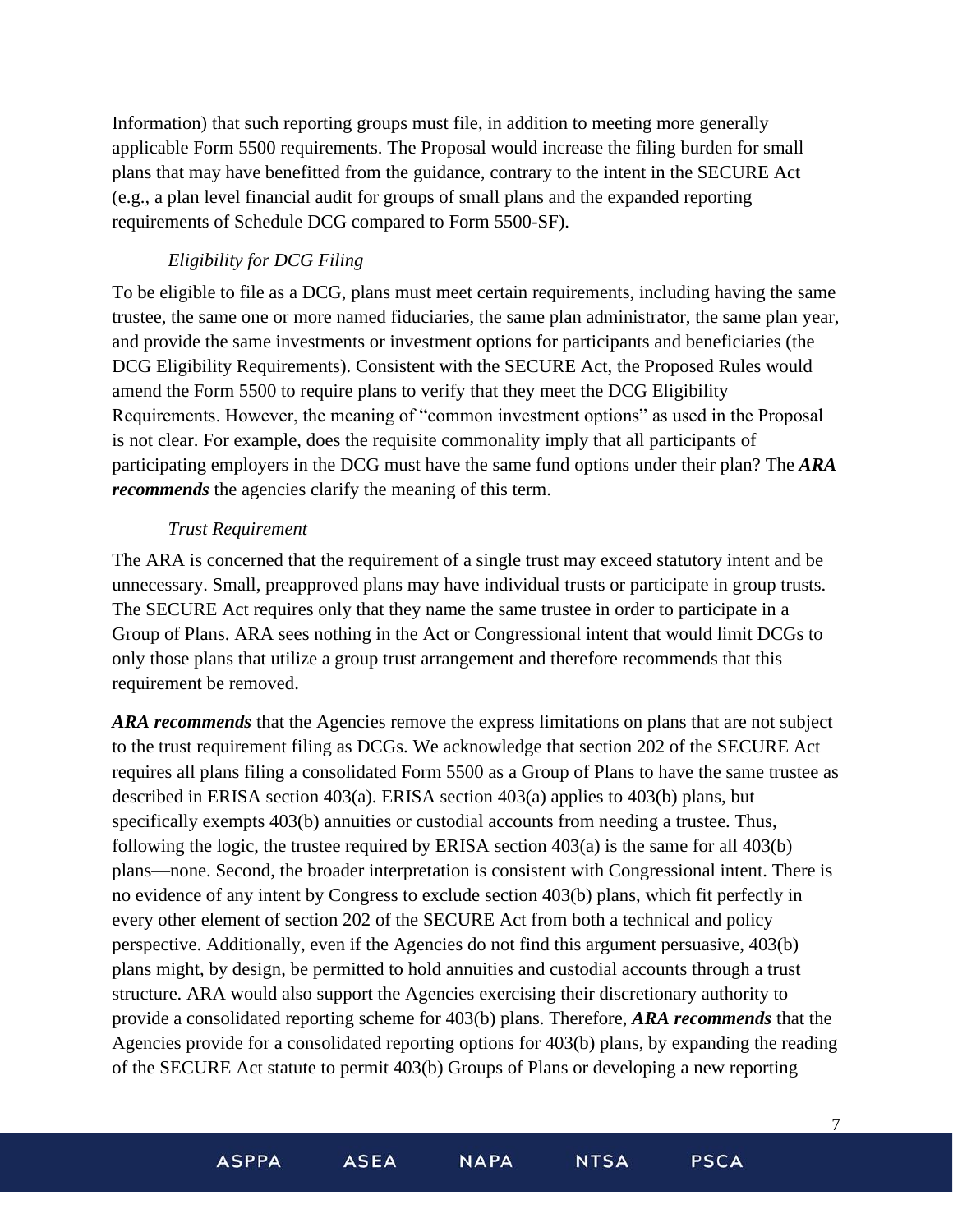scheme, but in either event it should remove the current language restricting 403(b) plans from forming Groups of Plans to permit design-based alternatives that might meet the requirements.

#### *Audit Requirement*

The Proposal would also require an audit report by an IQPA for each plan participating in a DCG reporting arrangement unless the plan is eligible for the waiver of the audit requirement under DOL regulations as well as a trust-level audit of the trust's financial statements. The ARA believes this trust-level audit is not consistent with the language or the spirit of the SECURE Act. Indeed, we emphasize that certain efficiencies are essential for making a group of plans work as Congress intended. Currently small single-employer defined contribution plans are not subject to any audit, at the plan-level or the trust level. Adding a new audit requirement to small plans will merely add costs to maintenance of a plan and effectively penalize small plans for being in a group, which was clearly not the intent of the SECURE Act provision. In addition, as noted above, nothing in the SECURE Act requires plans to participate in the same trust, but only that they name the same trustee, and therefore the statute does not contemplate having a single reporting entity that could be audited at a trust level. Therefore, *ARA recommends* the trust-level audit be eliminated.

## *Plan-Specific Detail*

Additionally, the ARA believes that being judicious in the individual plan information that is requested would also increase efficiencies. *ARA recommends* streamlining questions and limiting the number of plan-specific inquiries to the extent possible. For example, compliance questions should be answered generally on a group basis, but if there was a compliance issue with respect to only some plans within the group, the administrator could include a schedule providing additional information with respect to only those plans. Under this approach, a group of plans with no compliance issues would simply answer the compliance questions once on behalf of the entire group. Still, if there is a compliance issue for one or more plans within the group of plans which must be reported, the information for such plans could be included as an attachment or on schedules to the consolidated Form 5500.

### *Form 5558*

*ARA strongly recommends* that the Agencies permit a DCG to file one extension for every plan that would be eligible to file with the DCG, with a list of EINs and plan numbers. The requirement for participating employers to each individually file an Application for Extension of Time to File Certain Employee Plan Returns, the Form 5558 is burdensome and again counter to intent of SECURE Act.

In addition, *ARA strongly recommends* that the Agencies permit the Form 5558 to be filed electronically for all plans regardless of whether they are part of a DCG. The current system of submitting the Form 5558 to the IRS in Ogden, Utah on paper is very labor intensive and expensive for filers and the IRS. In addition, the current manual intake system has been prone to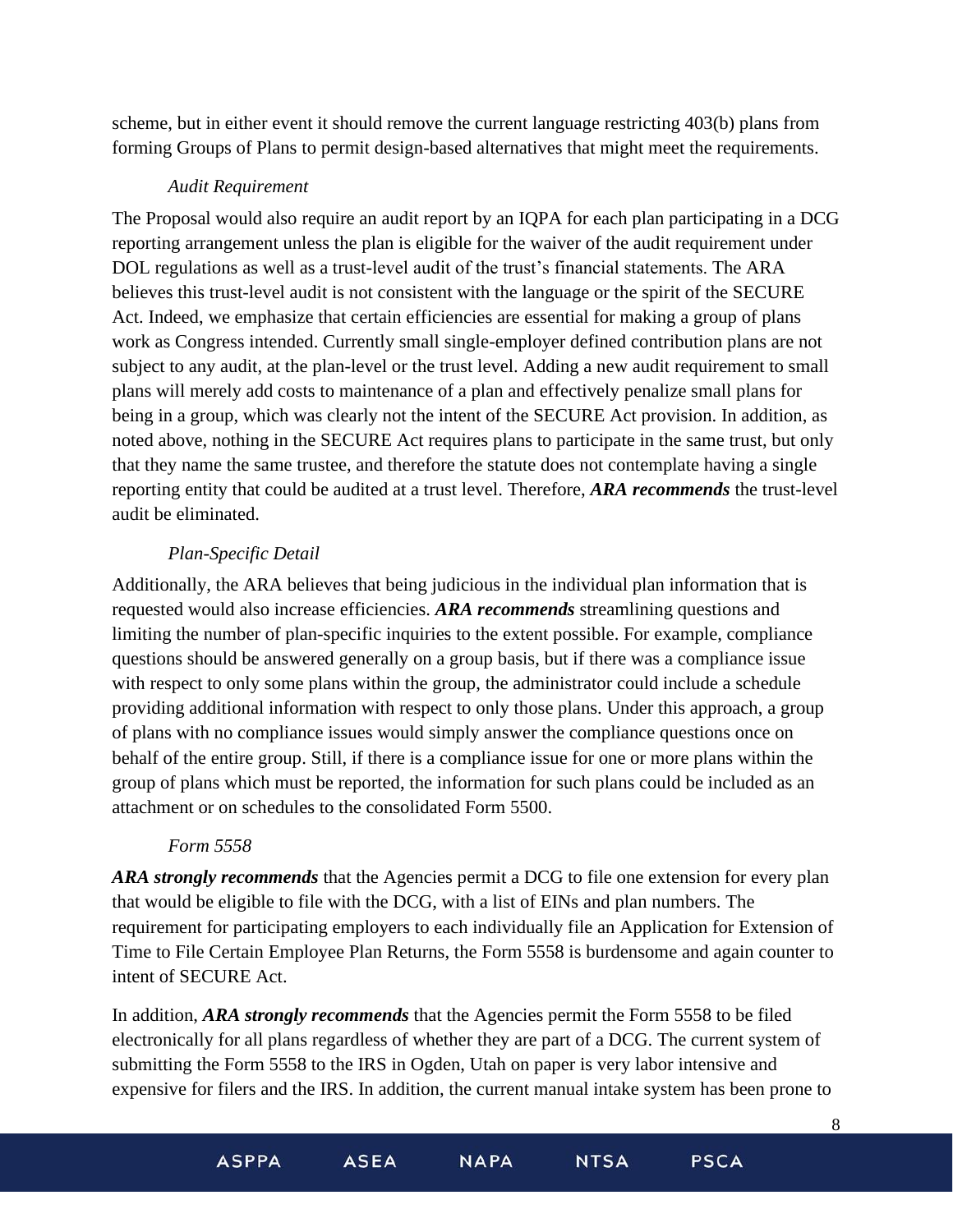data entry and other errors which have imposed significant additional effort and expense on plan sponsors to rectify. Significant efficiencies could be gained by allowing the electronic filing of Form 5558.

#### **V. Additional Revision to Instructions**

*ARA recommends* the instructions should be revised to acknowledge and reflect with respect to late deferrals to 403(b) plans that while a corrective contribution must be made, an excise tax does not apply and therefore a Form 5330 would not be required. ARA believes the Agencies reviewed this suggestion previously and agreed with the analysis and therefore the instructions should be updated.

#### **VI. Proposal Implementation Timeline**

The data necessary to support the responses to the new line items include information that service providers are not immediately poised to provide. The quality and accuracy of the data collected will be greatly enhanced if preparers/plan administrators are given sufficient time to create procedures, communication protocols, and systems capable of coordinating the responses required by the new questions that are not directly related to the SECURE Act provisions.

As a practical matter, service providers generally do not gear up for systems changes based on draft or proposed changes; instead, these businesses must wait until final forms are issued. It then generally takes 12 - 18 months for the necessary capital investments to be approved and technology, communication, and procedure changes to be developed and implemented. Recordkeeping systems are the primary source for most data required for preparation of the current Form 5500 Series.

The information that must be collected to respond to the new compliance questions, investmentrelated questions, and the new schedule SB questions, however, is not currently resident in most recordkeeping databases. This information is presently captured in separately maintained systems that may be maintained by a different service provider or may not be tracked at all. Coordination or integration of these systems, information from other providers, and development of a mechanism to gather data that is not being tracked, will be required to accurately provide the information requested by the new questions. Some of the larger service providers have responsibility for more than 10,000 plans and the costs to reprogram systems will be significant.

Consider the data required to respond to the Opinion Letter questions. Many plans are currently in the process of document restatements that will impact this reporting. It will therefore require special effort to review documents that have been adopted during the restatement process and to ensure this information is properly maintained for easy retrieval on a prospective basis. Similarly, the disclosure of nondiscrimination testing and coverage methodologies, which may involve multiple service providers, or which may be resolved beyond the due date of the Form 5500 series filing.